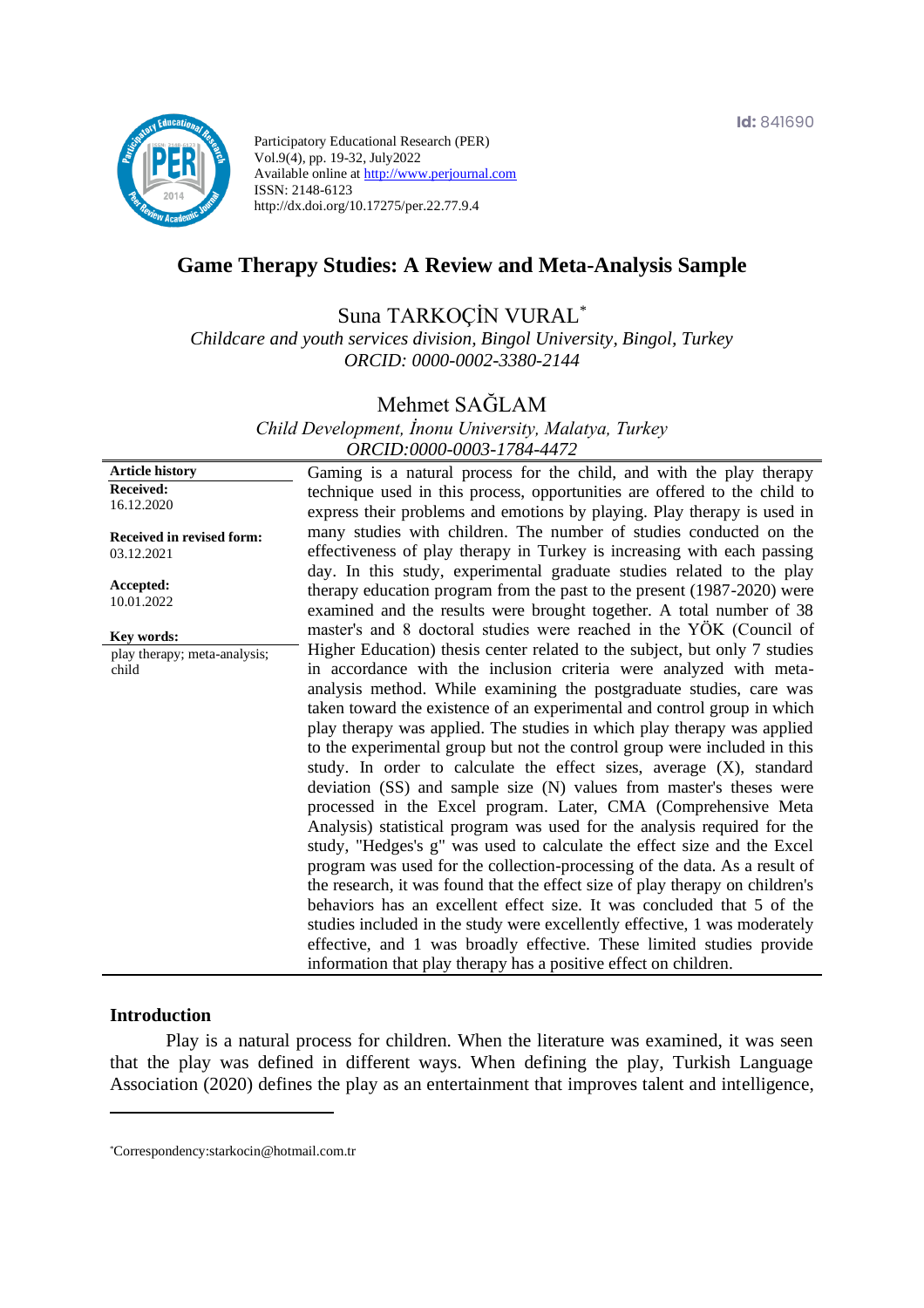has certain rules, and helps to have a good time. Yavuzer (2005), on the other hand, defined the play as an activity that is done for having fun without thinking about the results. Play is a liberating action that gives children pleasure by distracting them from their daily worries, while at the same time allowing them to overcome their daily worries by bringing them into their play. Play is generally expressed as fun activities that start after the birth of the child and last for a lifetime, and which can be done sometimes purposefully and sometimes without purpose (Halmatov, 2018; Karslı, 2016; Öğretir, 2008; Sezen Dursun, 2018; Whitebread, 2012).

Play, which is of great importance in a child's life, is one of the most important and reliable ways to understand and get to know a child. Because the child is in purest state during play. Plato drew attention to the fact that one hour of participating in a child's plays is enough to get to know and understand a child rather than being with him/her for years and the power of the play. The play has many effects on the child. Especially the healer, instructive and developer aspects make the game powerful. Although play is a good tool that reflects the inner world of the child, it also plays an effective role in the child's gaining insight. The contribution of the game to the development of mental status, metacognitive skills, healthy mood, language skills, representation and self-regulation skills comes to the forefront in many studies, and the game allows the child to use their creativity. Öğretir (2008) stated that the play is a natural tool for the child, and it is a tool that contributes to the development of the child's social and cognitive skills. While playing contributes to a good childhood and development of the child, it also helps to increase the child's motivation for learning. Play is an important tool that contributes to a child's physical, emotional, and mental well-being. When children play; they gain experience about life skills, problem-solving skills, communication skills, social skills, thinking skills, research skills, and self-direction and self-administration (Önder, 2018; Sutton-Smith, 2008; Tuğrul, 2019; VanFleet et al, 2020, p.35). Play for children is what verbal expressions are to adults. Play is the most natural way of expressing oneself and also the language of the child. The game allows the child to speak to us without words (Kaduson, 2019, p.11). Research about play is important in understanding the child's experiences and creating suitable environments for the child's development. It is important for parents and individuals working with children to have knowledge about play and play therapy in terms of establishing constructive communication with the child and realizing that play is a door to the child's inner world (Öğretir, 2008).

Many experts use play therapy as a method in order to recognize many problems that occur in children and to help children overcome them. VanFleet et al. (2020), stated that play enables children to reveal their experiences and provides relief in the emotional field and that it is understandable to use it in therapy. They also stated that play itself is also a therapy. Play therapy was first proposed by child psychotherapists Anna Freud, Margaret Lowenfeld, and Melanie Klein. When the studies are examined; it is seen that play therapy studies have become more prominent in recent years although there is not much history of play therapy in our country. The Play Therapy Association defines play therapy as "a powerful therapy method that helps children express their emotions and cope with their mental problems, as well as change their maladaptive behaviors, develop their self-esteem and establish healthy relationships". Wilson and Ryan (2005) stated that play is the process of creating intense relationship experiences between the therapist and the child, and play therapy is a communication tool in this process. When the literature is examined, it is seen that there are many types of play therapy. These include psycho-analytical play therapy, cognitive behavioral play therapy, developmental play therapy, child-centered play therapy, filial play therapy, gestalt play therapy, theraplay, jungcu play therapy, Ericksonian play therapy,

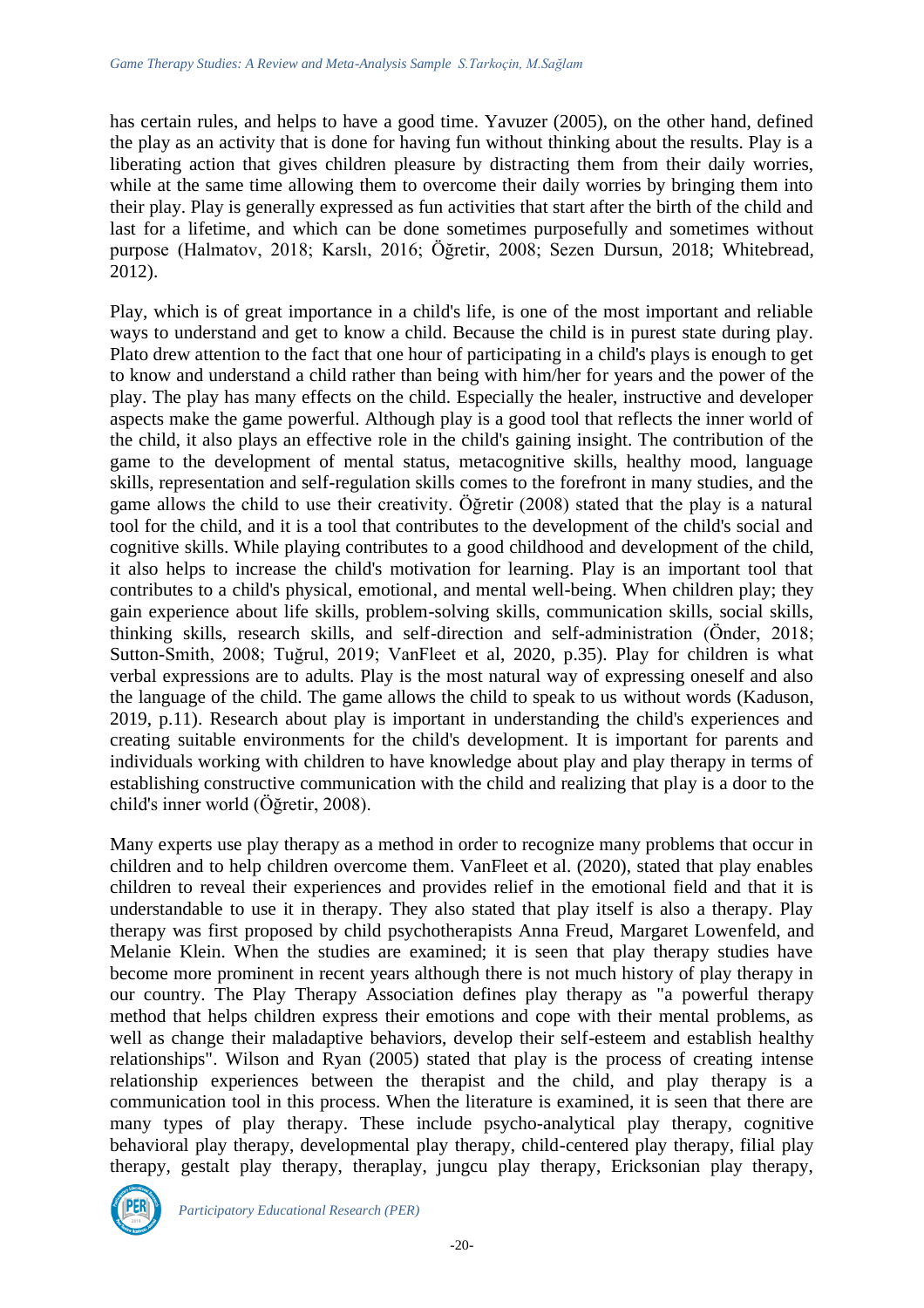Adlerist play therapy. Play therapy should be planned in accordance with the development and characteristics of each child and should be selected from the types of play therapy (British Association of Play Therapists, 2020; Deniz, 2019; Koç and Yumru, 2019; Temizel, 2019). VanFleet and Faa-Thompson (2010) stated that one of the advantages of play therapy is that it does not require language or verbal expression in children because they stated that this activates the natural tendency of children to play, that children express themselves, communicate and solve problems more readily than the speech-oriented and more cognitive methods designed for adults.

There are many studies in the literature that show that play therapy has a positive effect on children's behavior. In a study of Schottelkorb et al. (2020), It was concluded that childcentered play therapy has a therapeutic effect on the social sensitivity, externalization problems, attention problems and aggression of children with autism. In a study of Uysal (2020); it was concluded that Theraplay play therapy has a healing effect on the emotional and behavioral problems of Syrian refugee children. Ahbab (2019) concluded that play therapy has a healing effect on children's anger problems. In a study of Blanco et al. (2019), titled as the effect of child-centered play therapy on the academic success of at-risk kindergarten students, concluded that child-centered play therapy has a positive effect on academic achievement. In the study of Ray et al. (2009), it was concluded that child-centered play therapy has a curative effect on the behaviors of children with aggressive behavior. In their study, Kılınç and Saltık (2018) concluded that the problematic behaviors previously seen in children participating in play therapy decreased after the therapy. Kockaya and Siyez (2017) concluded in their research that play therapy has a significant effect on children's shyness behaviors. Montemayor (2014) concluded that child-centered play therapy positively affects children with behavioral problems in the preschool period. Chinekesh et al. (2013), concluded that play therapy has a positive effect on improving the social-emotional skills of children. Looking at the results of the relevant research, it is seen that play therapy is effective on children's emotional and behavioral problems, social skills, and developmental problems. In this study, the effect size of play therapy was tried to be calculated in thesis studies on play therapy and an answer was sought for the following question:

• What is the effect size of play therapy on dependent variables?

# **Method**

### *Literature Review*

Research data include graduate thesis about play therapy in Turkey. Sample selection was made with purposeful sampling method. Purposeful sampling is to conduct in-depth research by selecting information-rich situations depending on the purpose of the research. Purposeful sampling is a preferred sampling method when it is desired to work in one or more special situations that meet certain criteria or have certain characteristics (Koç Basaran, 2017). During the research, the words "oyun terapisi" in Turkish and "playtherapy" in English were used as key words on the YÖK (Higher Education Council) thesis page. A total of 46 studies from 1987 to 2020 were determined as a result of the screening. However, 7 studies that met the inclusion criteria were included in this meta-analysis study.

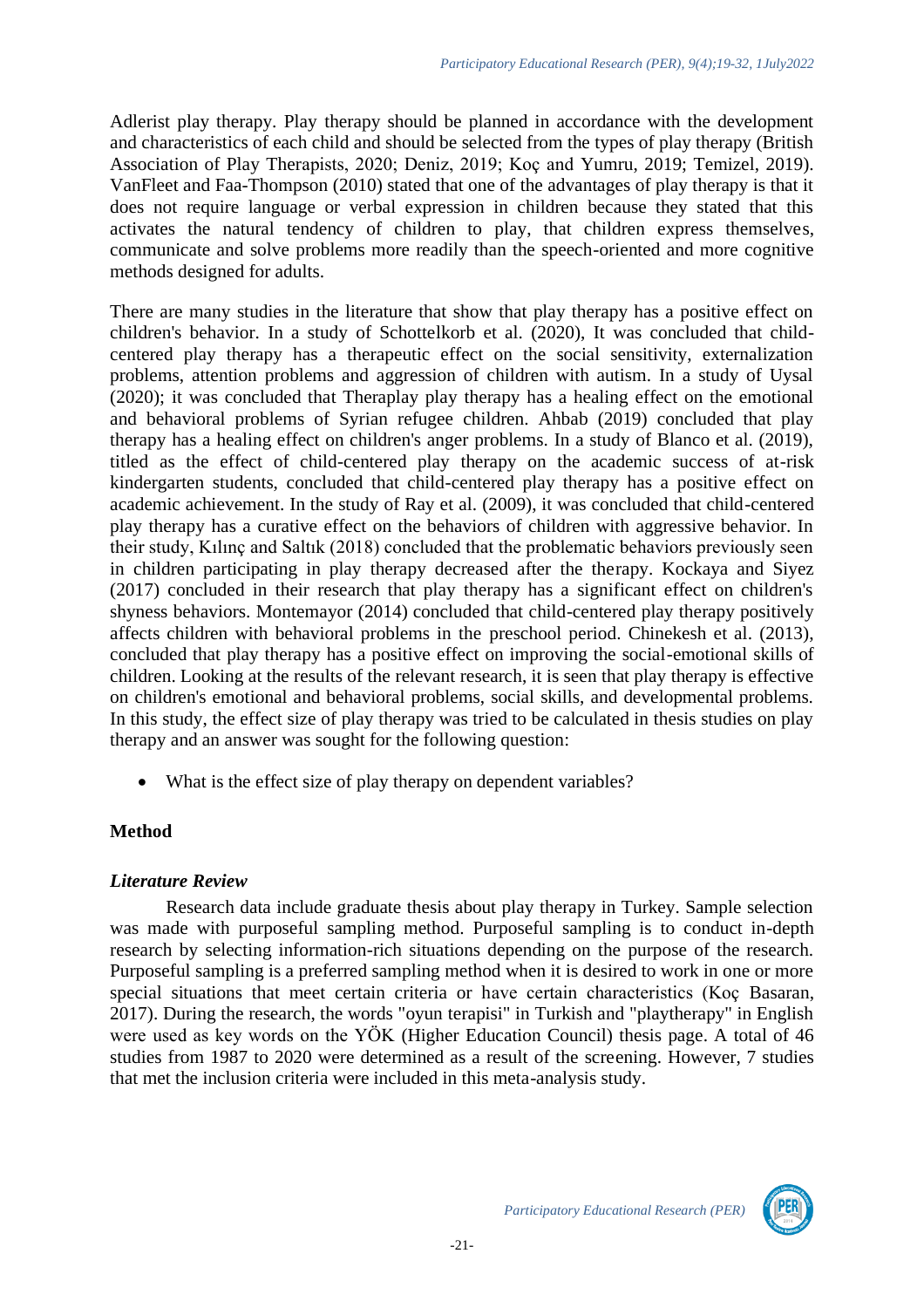# *Inclusion criteria*

The aim of this study is to identify postgraduate studies on play therapy that have been made in Turkey and reveal the general profile of these studies. It is aimed that all of the studies examined in this study are directed to play therapy. In a meta-analysis study, it is important to formulate the inclusion criteria for the respective studies. If inclusion criteria is kept very broad, the quality of the studies included may get weaken which would ultimately reduce the reliability of the output. If the inclusion criteria are kept strict, the results may be based on limited number of studies and generalisation would be more difficult (Lam and Kenedy, 2005). In this study, following criteria applied to avoid above two scenarios:

- Access to postgraduate theses in full text in YÖK (Higher Education Council) thesis database,
- Including numerical data that will enable the calculation of the effect sizes of the studies,
- The scales used in the studies contain total score data other than sub-dimensions,
- The language of the studies is Turkish or English,
- Studies containing the following keywords "oyun terapi" and "play therapy",
- The studies were conducted with children between the ages of 0-18,

In the meta-analysis study, the effect size of 7 studies that met these criteria was calculated.

# *Including Sufficient quantitative Data*

In order to calculate effect sizes in meta-analysis studies, quantitative data are needed for the experimental and control groups of the studies (Göçmen, 2004). For this purpose, studies with sample size  $(N)$ , mean  $(X)$ , standard deviation  $(SD)$  values of the experimental and control groups were included in the meta-analysis study.

# *Coding*

The purpose of this study is to reveal a general review about postgraduate studies on play therapy and to obtain data on the effectiveness levels of play therapy education / program used in these postgraduate studies. First of all, demographic information, effect size calculations and qualitative summaries of the examined postgraduate theses were carried out in the study. The coding method used in the study was collected under 2 headings. The first part includes the demographic characteristics of the research (author names, the year of the study, the institute / department where the study was conducted, the language of the study, dependent and independent variables, the result of the research). In the second part, sample size (N), mean (X) and standard deviation (SS) obtained from experimental and control groups were included in order to calculate the effect size. Expert opinion was sought during the coding stage of this study and following that the necessary analyses has been performed.

# *Effect Size Calculation*

Effect size forms the basis of the meta-analysis and expresses the incidence of the phenomenon (Kural, 2020). For effect size values based on arithmetic averages, effect sizes are grouped in six groups as insignificant, small, medium, large, very broad and excellent.

In this study, X, SS and N values from theses were processed in Excel program to calculate the effect sizes. Then, CMA (Comprehensive Meta Analysis) statistics program was used for

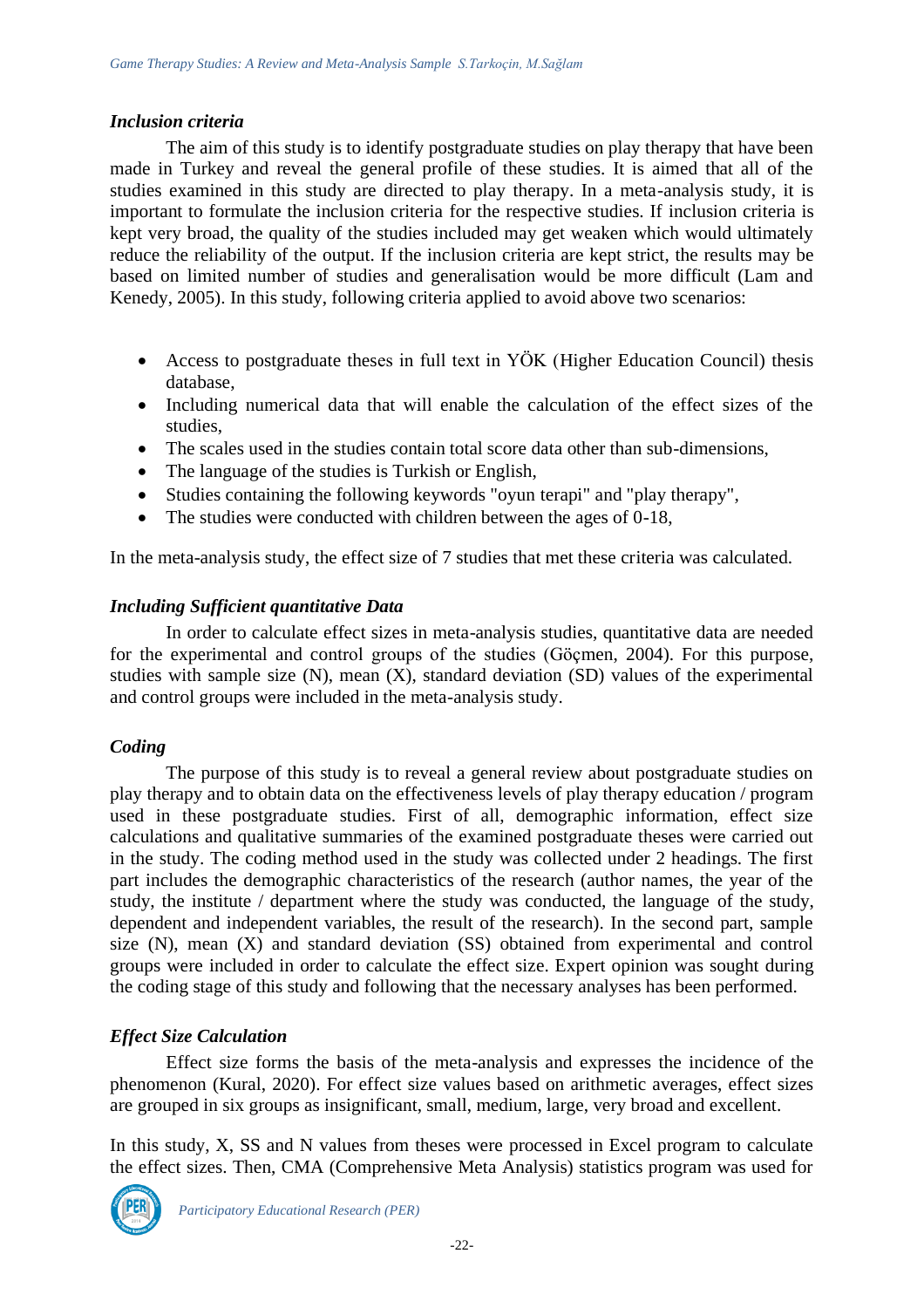the analysis required for the study. "Hedges's g" was used in the calculation of the effect size and Excel 2010 programs were used in the collection-processing of data. Results are given in Table 4.

### *Heterogeneity Test and Meta-Analysis Model Application*

It is crucial to evaluate heterogeneity in meta-analysis study. Output of the heterogeneity test is very important as it is being used to determine the model for general impact calculation. If the p value is less than 0,05 or Q value is greater than the value corresponding to the df value in the chi-square table, it can be concluded that meta-analysis application has a heterogenous structure following the inclusion of the individual studies. That is, these studies are not of a similar nature. In this circumstance, the analysis should be performed under the random effects model (Dincer, 2004). In this study, heterogeneity analysis has been performed to determine which meta-analysis model to be used for the interpretation of study impact.

|          | Impact size and %95 confidence interval |          |          |          |       |               |                | Test of $null(2-)$ | Heterogeneity |     |           |           |
|----------|-----------------------------------------|----------|----------|----------|-------|---------------|----------------|--------------------|---------------|-----|-----------|-----------|
| Model    |                                         |          |          |          |       |               | Tail           |                    |               |     |           |           |
|          | Number                                  | Point    | Standard | Variance | ∟ower | <b>U</b> pper | Ŀ              |                    | O-            | df  | P-value   | 1-squared |
|          | Studies                                 | estimate | error    |          | limit | limit         | value          | value              | value         | (Q) |           |           |
| Fixed    |                                         | 1.242    | 0.148    | 0.022    | 0.952 | 1.531         | 8.405          | $0.000\,$          | 22,579        |     | 0.001     | 73.426    |
| Random   | -                                       | 1.558    | 0.322    | 0.104    | 0.927 | 2.189         | 4.838          | 0.000              |               |     |           |           |
| $T = 11$ |                                         | $\Omega$ | 0.001    |          |       |               | $\cdot$ $\sim$ | 1.00               |               |     | $\cdot$ 1 |           |

Table.1 Heterogeneity Analysis

Table 1 shows  $p<0.05$  ( $p=0.001$ ) which implies significant difference between the groups. Since study suggests heterogenous structure overall impact should be considered under the Random Impact Model.

### *Interpretation of Effect Size*

The effect sizes obtained as a result of the meta-analysis can be interpreted according to the coefficient classification. "Hedge's g" was used in calculating the effect size in this study. The following classification was used to interpret the effect sizes in the study (Thalheimer and Cook, 2002):

- $-0.15-0.15$  insignificant
- $\bullet$  0.15-0.40 low
- $\bullet$  0.40 -0.75 moderate
- $\bullet$  0.75 -1.10 broad
- $\bullet$  1.10 -1.45 very broad
- $\bullet$  1.45 excellent

### **Results**

46 studies were compiled as a result of the scanning. The number of those who met the selection criteria among these studies was limited to 7. While screening, care was taken to for the presence of an experiment and control group in which play therapy was applied. This therapy was applied to the experimental group, but not to the control group. It is concluded that play therapy has an effect when the difference between these two groups is significant. The theses used are shown in Table 2. and Table 3.

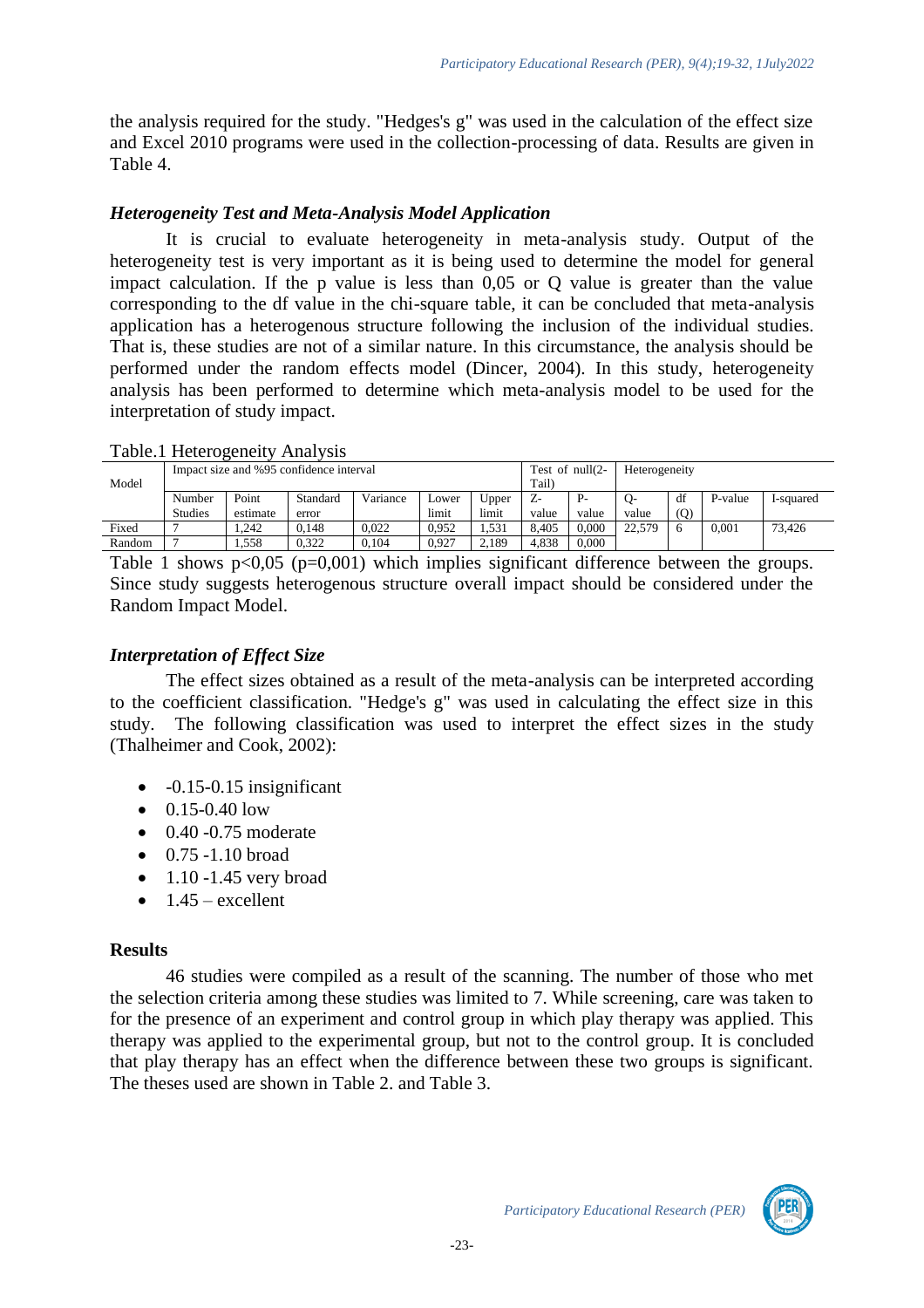# *Demographic Information*

| <b>Variables</b>                                                                                               |                                                  | <b>T1</b>               | T <sub>2</sub>               | <b>T3</b>               | <b>T4</b>               | T <sub>5</sub>          | T <sub>6</sub>          | T7                      | <b>TOTAL</b> |
|----------------------------------------------------------------------------------------------------------------|--------------------------------------------------|-------------------------|------------------------------|-------------------------|-------------------------|-------------------------|-------------------------|-------------------------|--------------|
| Thesis Type                                                                                                    | Master's thesis                                  | $\mathbf X$             | $\mathbf X$                  | $\mathbf X$             |                         | $\mathbf X$             |                         |                         | 57,14%       |
|                                                                                                                | Doctorate thesis                                 |                         |                              |                         | X                       |                         | X                       | X                       | 42,86%       |
| Year of the                                                                                                    | 2011-2015                                        |                         |                              |                         | $\overline{\mathrm{X}}$ |                         |                         | $\overline{\text{X}}$   | 28,57%       |
| Thesis                                                                                                         | 2016-2020                                        | X                       | X                            | $\mathbf X$             |                         | $\mathbf X$             | $\mathbf X$             |                         | 71,43%       |
| $% \left( \left( \mathcal{A},\mathcal{A}\right) \right) =\left( \mathcal{A},\mathcal{A}\right)$ of<br>Language | Turkish                                          | $\overline{\mathbf{X}}$ | $\overline{X}$               | $\overline{\mathbf{X}}$ | $\overline{\text{X}}$   | $\overline{\mathbf{X}}$ |                         | $\overline{\mathrm{X}}$ | 85,71%       |
| the Thesis                                                                                                     | English                                          |                         |                              |                         |                         |                         | $\mathbf X$             |                         | 14,29%       |
| Institute                                                                                                      | <b>Institute of Social Sciences</b>              | $\mathbf X$             | $\boldsymbol{\mathrm{X}}$    |                         |                         | $\overline{\mathbf{X}}$ |                         |                         | 42,86%       |
|                                                                                                                | <b>Health Sciences Institute</b>                 |                         |                              | $\mathbf X$             | $\mathbf X$             |                         | $\mathbf X$             | $\mathbf X$             | 57,14%       |
| Department                                                                                                     | <b>Psychology Department</b>                     |                         | $\mathbf X$                  |                         |                         | $\overline{X}$          |                         |                         | 28,57%       |
|                                                                                                                | <b>Clinical Psychology Department</b>            | $\mathbf X$             |                              |                         |                         |                         |                         |                         | 14,29%       |
|                                                                                                                | Child Health and Disease Nursing                 |                         |                              |                         | $\mathbf X$             |                         |                         | $\mathbf X$             | 28,57%       |
|                                                                                                                | Physical<br>Education<br>and<br><b>Sports</b>    |                         |                              |                         |                         |                         | $\mathbf X$             |                         |              |
|                                                                                                                | Department                                       |                         |                              |                         |                         |                         |                         |                         | 14,29%       |
|                                                                                                                | Child Development and Education                  |                         |                              | X                       |                         |                         |                         |                         |              |
|                                                                                                                | Department                                       |                         |                              |                         |                         |                         |                         |                         | 14,29%       |
| Sample                                                                                                         | 0-18 years old children                          | $\mathbf X$             |                              | $\overline{\mathbf{X}}$ | $\overline{\mathbf{X}}$ |                         |                         | $\mathbf X$             | 57,14%       |
| Group                                                                                                          | Disabled children                                |                         | X<br>$\overline{\mathbf{x}}$ | $\overline{\mathbf{X}}$ |                         | X<br>$\overline{X}$     | X                       |                         | 42,86%       |
| Model of the                                                                                                   | Experimental                                     |                         |                              |                         | $\overline{X}$          |                         | $\overline{X}$          | $\mathbf X$             | 85,71%       |
| <b>Thesis</b>                                                                                                  | Semi Experimental                                | $\mathbf X$             |                              |                         |                         |                         |                         |                         | 14,29%       |
| Method of the                                                                                                  | Qualitative                                      | $\overline{\mathbf{X}}$ | X                            | X                       | X                       | $\overline{X}$          | $\overline{\mathbf{X}}$ | X                       | 100,00%      |
| Thesis                                                                                                         |                                                  |                         |                              | X                       |                         |                         |                         |                         |              |
| The type of<br>problem                                                                                         | Behavior problems / disorders                    |                         |                              |                         | $\mathbf X$             |                         |                         |                         | 10,00%       |
| being studied                                                                                                  | <b>Behavior Management</b>                       |                         |                              |                         |                         |                         |                         |                         | 10,00%       |
| in                                                                                                             | Anxiety / Separation Anxiety / Social<br>Anxiety |                         | X                            |                         |                         |                         |                         |                         | 10,00%       |
| conjunction                                                                                                    | Social Skill                                     |                         |                              | $\mathbf X$             |                         | $\mathbf X$             |                         |                         |              |
| with<br>Play                                                                                                   | Social<br>cohesion<br>and<br>emotion             |                         |                              |                         | $\mathbf X$             |                         |                         | X                       | 20,00%       |
| Therapy                                                                                                        | regulation                                       |                         |                              |                         |                         |                         |                         |                         | 20,00%       |
|                                                                                                                | Anger Problem                                    | X                       |                              |                         |                         |                         |                         |                         | 10,00%       |
|                                                                                                                | Family attitudes and academic success            |                         | X                            |                         |                         |                         |                         |                         | 10,00%       |
|                                                                                                                | Motor function, balance, functional              |                         |                              |                         |                         |                         | $\mathbf X$             |                         |              |
|                                                                                                                | independence, physical fitness                   |                         |                              |                         |                         |                         |                         |                         | 10,00%       |
| Play Therapy                                                                                                   | Child-centered play therapy                      |                         | $\overline{\mathbf{X}}$      |                         |                         |                         |                         |                         | 14,29%       |
| Type                                                                                                           | Play Therapy                                     | $\mathbf X$             |                              | $\mathbf X$             | $\mathbf X$             |                         | $\mathbf X$             | $\mathbf X$             | 71,43%       |
|                                                                                                                | Developmental Play Therapy                       |                         |                              |                         |                         | X                       |                         |                         | 14,29%       |

Table 2. General Summary of the Study

A total of 46 studies were found as a result of the searching process conducted at the YÖK thesis center. The number of studies meeting the inclusion criteria in these studies was limited to 7. It is seen that 57.14% of the studies are master's thesis and 42.86% are doctoral thesis. In the studies, it is seen that 57.14% of the sample groups are children in the 0-18 age group, while 42.86% are disabled individuals. It is seen that 28.57% of the studies were conducted between 2011-2015 and 71.43% between 2015-2020. It is seen that 85.71% of the studies are experimental and 14.29% are semi-experimental. It is seen that 42.86% of the studies were worked in the Institute of Social Sciences and 57.24% in the Institute of Health Sciences. It is seen that most of the studies were studied in the Department of Psychology and the Department of Child Health and Disease Nursing (28.57%). It is seen that all of the studies are qualitative and 85.71% of them are published in Turkish. It is seen that 20% of the emotional / behavioral problem types examined together with play therapy in studies are social skills, social adaptation, and emotion regulation. Other types of problems are seen to be

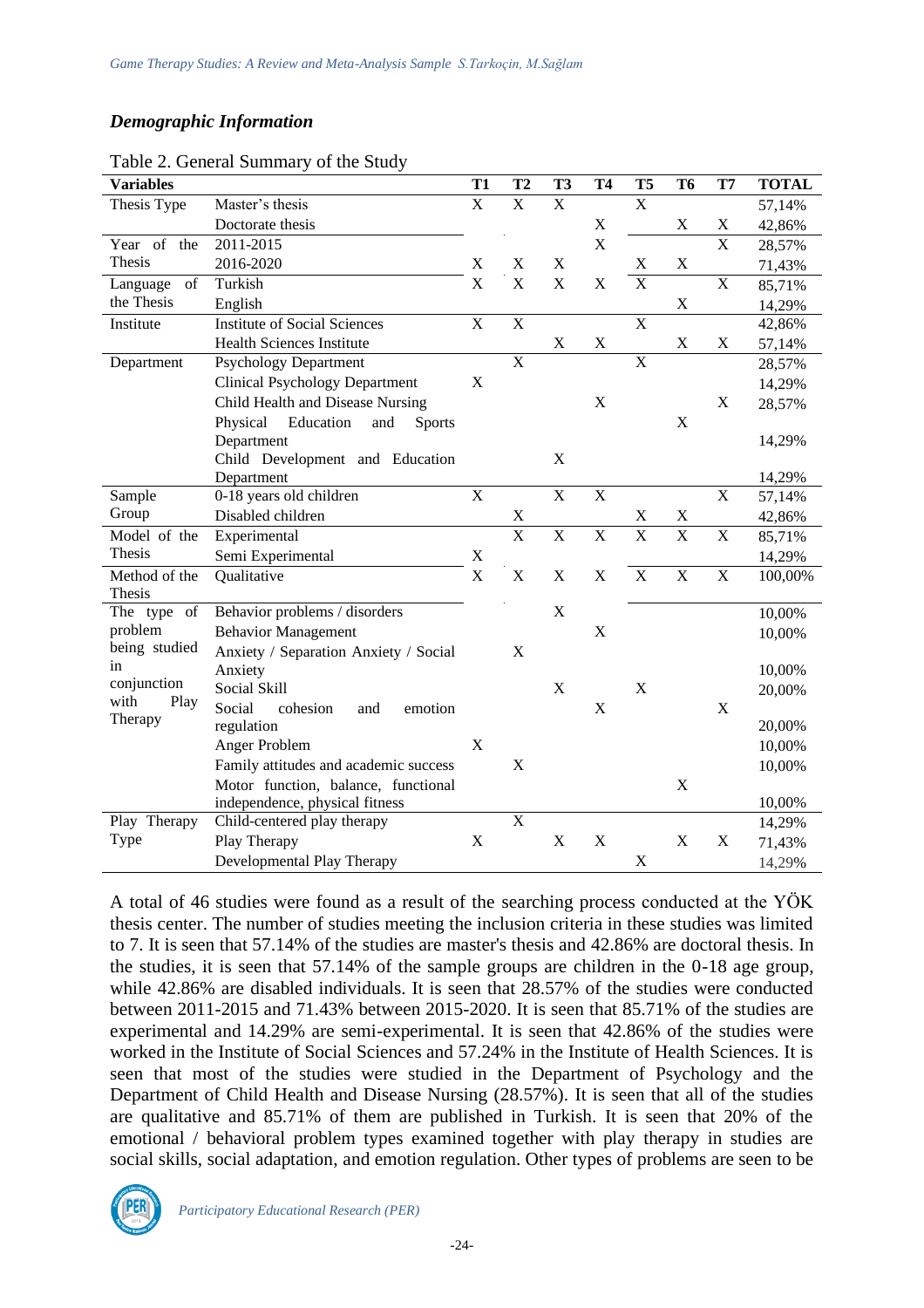behavioral problem / disorder, behavior management, anxiety, anger problem, family attitudes and academic achievement, motor function, balance, functional independence, physical fitness. Among the types of play therapy in the studies; it is seen that only play therapy is used with a ratio of 71.43%, child-centered play therapy with a ratio of 14.29% and developmental play therapy with a ratio of 14.29%.

| Year | <b>Author</b>                | Independent<br>variable                                                             | <b>Dependent</b><br>variable                                                                                                                                       | <b>Sample</b><br>Group                                                                                            | <b>Tool</b>                                                                                                                                                                                                | <b>Result</b>                                                                                                                                                                                                                                                                             |
|------|------------------------------|-------------------------------------------------------------------------------------|--------------------------------------------------------------------------------------------------------------------------------------------------------------------|-------------------------------------------------------------------------------------------------------------------|------------------------------------------------------------------------------------------------------------------------------------------------------------------------------------------------------------|-------------------------------------------------------------------------------------------------------------------------------------------------------------------------------------------------------------------------------------------------------------------------------------------|
| 2019 | Afra<br>Ahbab                | Game Therapy                                                                        | Anger<br>problem                                                                                                                                                   | 50 children<br>aged<br>between 5-<br>12 years                                                                     | State-Trait<br>Anger<br>Expression<br>Inventory<br>(STAXI)                                                                                                                                                 | results<br>showed<br>The<br>significant<br>improvements in anger<br>problem measures based<br>on both self-report and<br>parental reporting in the<br>therapy group.                                                                                                                      |
| 2019 | Gülşah<br>Aydın<br>Yeşilyurt | Child-<br>Centered Play<br>Therapy                                                  | Immediate,<br>continuous<br>and<br>social<br>anxiety,<br>perceived<br>parental<br>attitudes,<br>academic<br>achievements<br>and cognitive<br>assessment<br>systems | 14 children<br>diagnosed<br>with<br>special<br>learning<br>difficulties,<br>their<br>families,<br>and<br>teachers | Social<br>Anxiety<br>Scale<br>for<br>Children-<br>Revised, The<br>Instant-Trait<br>Anxiety<br>Inventory for<br>Children<br>(STAI-CH),<br>Cognitive<br>Assessment<br>System,<br>Parent<br>Attitude<br>Scale | Child-centered<br>play<br>therapy was found to be<br>effective<br>on<br>anxiety<br>attention,<br>levels,<br>and<br>planning skills, and not<br>perceived<br>family<br>on<br>attitudes and academic<br>success in children with<br>specific<br>learning<br>difficulties.                   |
| 2018 | Nalan Saltık                 | Game(play)<br>Therapy                                                               | Social skills<br>and problem<br>behaviors                                                                                                                          | 8 children<br>aged<br>between 3-<br>6 years                                                                       | Preschool<br>and<br>Kindergarten<br><b>Behavior</b><br>Scale<br>(PKBS-2),<br>Social Skills<br>Scale                                                                                                        | Play therapy has been<br>found to be effective on<br>social<br>skills<br>and<br>behaviors of<br>problem<br>children aged between<br>3-6 years.                                                                                                                                            |
| 2018 | Gülden<br>Öztürk<br>Serter   | Psycho-<br>Education<br>Program<br><b>Based</b><br>on<br>Structured<br>Play Therapy | Children's<br>compliance<br>with divorce<br>and<br>depression<br>levels                                                                                            | 16 children<br>aged<br>between 9-<br>12 years                                                                     | Divorce<br>Adjustment<br>Scale<br>for<br>Children,<br>Depression<br>Scale<br>for<br>Children                                                                                                               | It was concluded that<br>the<br>psychoeducational<br>program<br>developed<br>based on structured play<br>therapy was effective in<br>increasing the level of<br>divorce adjustment of<br>9-12-year-old children<br>whose parents divorced<br>and also reduced their<br>depression levels. |
| 2017 | Ayşe Bayam                   | Developmental<br>Play Therapy                                                       | Social Skills<br>and<br>Language<br>Development                                                                                                                    | 35 children<br>aged<br>between<br>2-6 years                                                                       | Ankara<br>Development<br>Screening<br>Inventory<br>(AGTE)                                                                                                                                                  | It has been concluded<br>that<br>children<br>with<br>autistic<br>spectrum<br>disorder<br>between the<br>ages of 2 and 6 have an<br>increase<br>in<br>their<br>development<br>language                                                                                                     |

Table 3. General Summary of Studies

*Participatory Educational Research (PER)*

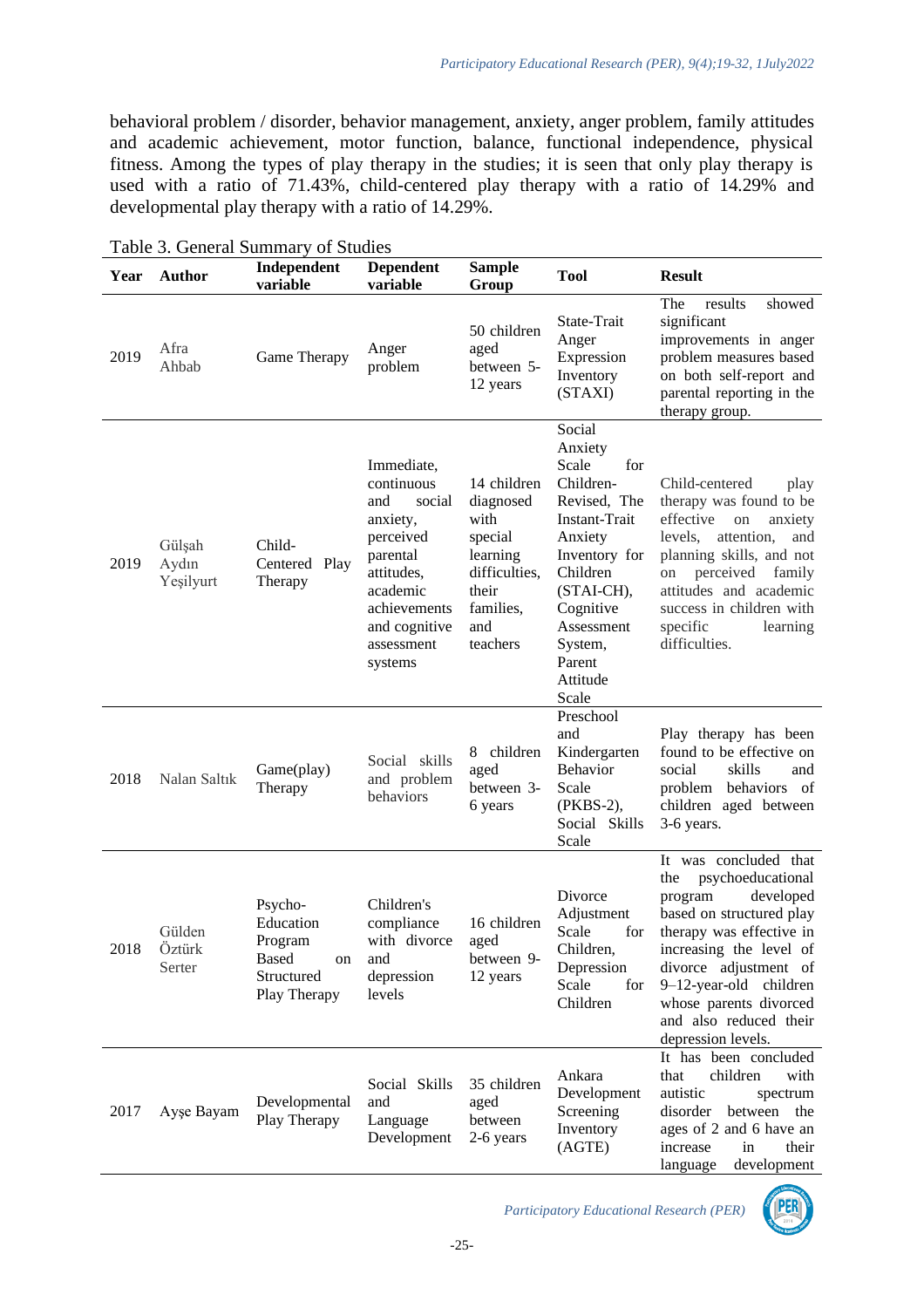|      |                       |                                                   |                                                                                                                                      |                                              |                                                                                                                                                                             | and social skill levels as<br>they<br>receive<br>play<br>sessions.                                                                                                                                        |
|------|-----------------------|---------------------------------------------------|--------------------------------------------------------------------------------------------------------------------------------------|----------------------------------------------|-----------------------------------------------------------------------------------------------------------------------------------------------------------------------------|-----------------------------------------------------------------------------------------------------------------------------------------------------------------------------------------------------------|
| 2016 | Ceylan Ece<br>Ağlamış | <b>Based</b><br>Play<br>Motor Activity<br>Program | 19 children<br>Physical<br>aged<br>therapy<br>and<br>between 6-<br>rehabilitation<br>10<br>years<br>diagnosed<br>programs<br>with CP |                                              | Gross Motor<br>Function<br>Measurement<br>(GMFM)<br>Measuring<br>Functional<br>Independence<br><b>Skills</b><br>(WeeFIM)<br>Presidential<br>Physical<br><b>Fitness Test</b> | As a result, it is thought<br>the<br>play-based<br>that<br>motor activity program<br>can be used in addition<br>to physical therapy and<br>rehabilitation programs<br>in children with cerebral<br>palsy. |
| 2013 | Emel Sezici           | Play Therapy                                      | Social,<br>emotional,<br>behavioral<br>in<br>skills<br>preschool<br>children                                                         | 79 children<br>aged<br>between 4-<br>5 years | Preschool<br>Child<br>and<br>Family<br>Identification<br>Form, Social<br>Competence<br>and Behavior<br>Evaluation<br>Scale                                                  | It was concluded that<br>play therapy increases<br>social, emotional,<br>and<br>skills<br>behavioral<br>in<br>preschool children.                                                                         |

The general summary of the master's theses examined within the scope of the research is given in Table 3 above.

|  |  | Table 4. Effect Size Calculations |
|--|--|-----------------------------------|
|--|--|-----------------------------------|

| Number                               | Group        | N  | X      | SS    | Hedges's g |  |  |  |
|--------------------------------------|--------------|----|--------|-------|------------|--|--|--|
|                                      | Experimental | 25 | 13.40  | 2.16  | 1.735      |  |  |  |
| 1.                                   | Control      | 25 | 10.52  | 0.82  |            |  |  |  |
| 2.                                   | Experimental | 7  | 79.71  | 10.30 | 0.785      |  |  |  |
|                                      | Control      |    | 73.14  | 4.10  |            |  |  |  |
|                                      | Experimental | 4  | 91.66  | 7.30  | 1.571      |  |  |  |
| 3.                                   | Control      | 4  | 68.50  | 16.6  |            |  |  |  |
| 4.                                   | Experimental | 8  | 81.63  | 4.03  | 2.373      |  |  |  |
|                                      | Control      | 8  | 64.50  | 8.77  |            |  |  |  |
|                                      | Experimental | 20 | 6.00   | 2.47  | 1.506      |  |  |  |
| 5.                                   | Control      | 15 | 2.47   | 2.02  |            |  |  |  |
|                                      | Experimental | 9  | 112.22 | 3.54  | 3.095      |  |  |  |
| 6.                                   | Control      | 10 | 99.70  | 4.13  |            |  |  |  |
| 7.                                   | Experimental | 39 | 48.948 | 5.78  | 0.600      |  |  |  |
|                                      | Control      | 40 | 44.85  | 7.60  |            |  |  |  |
| Total effect size:1,558 (Hedges's g) |              |    |        |       |            |  |  |  |

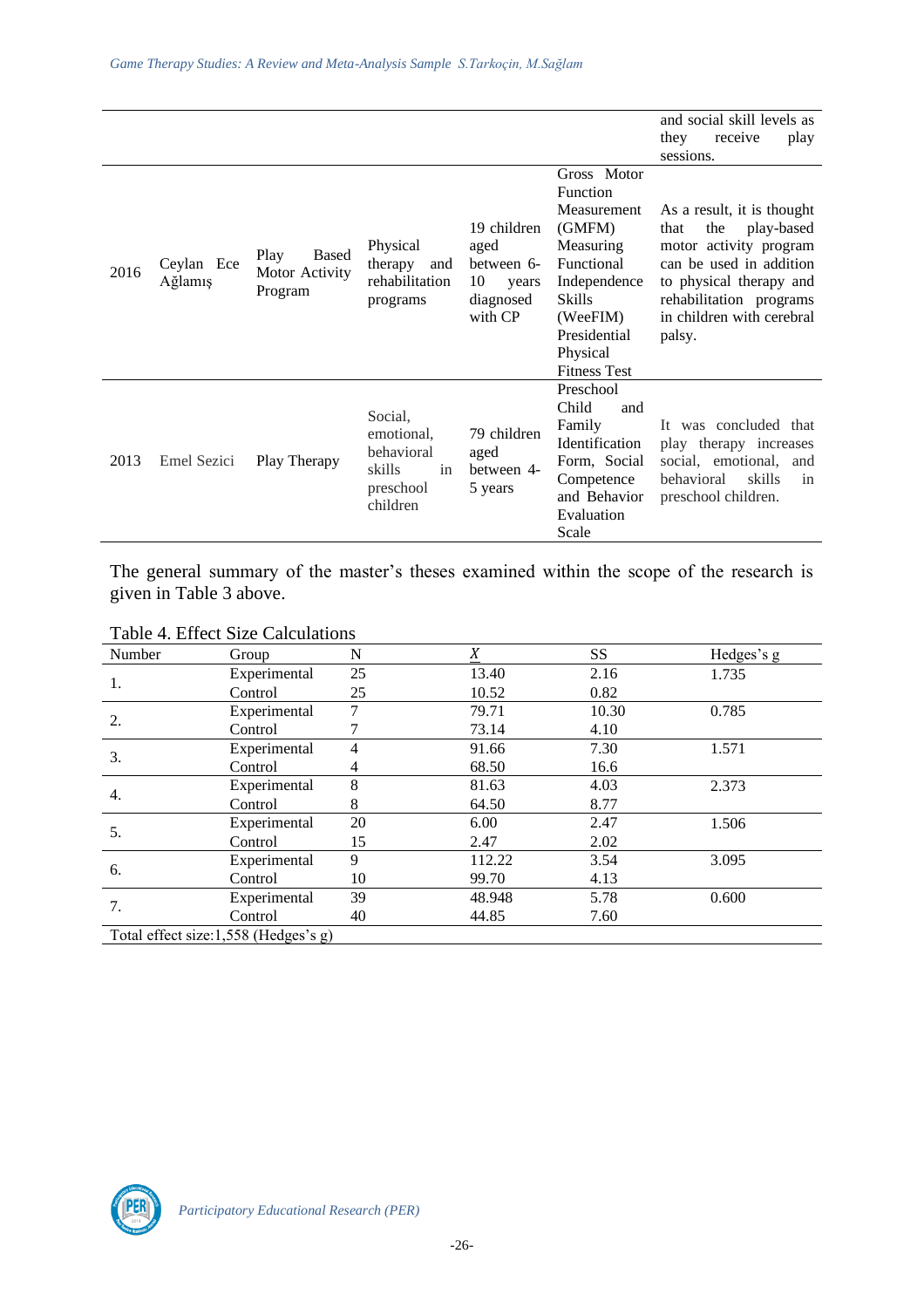#### Table 5.Meta Analysis

| <b>Study name</b> | <b>Statistics for each study</b> |                          |                 |                |                       |       |                 |         | Hedges's g and 95% CI |      |                  |      |
|-------------------|----------------------------------|--------------------------|-----------------|----------------|-----------------------|-------|-----------------|---------|-----------------------|------|------------------|------|
|                   | Hedges's<br>g                    | <b>Standard</b><br>error | <b>Variance</b> | Lower<br>limit | <b>Upper</b><br>limit |       | Z-Value p-Value |         |                       |      |                  |      |
| TEZ <sub>1</sub>  | 1,735                            | 0,328                    | 0,108           | 1,092          | 2.378                 | 5,289 | 0,000           |         |                       |      |                  |      |
| TEZ <sub>2</sub>  | 0.785                            | 0,522                    | 0,272           | $-0.238$       | 1,808                 | 1,503 | 0,133           |         |                       |      |                  |      |
| TEZ <sub>3</sub>  | 1,571                            | 0,730                    | 0,532           | 0,141          | 3,000                 | 2,153 | 0,031           |         |                       |      |                  |      |
| TEZ <sub>4</sub>  | 2,373                            | 0,632                    | 0,399           | 1,134          | 3,612                 | 3,755 | 0,000           |         |                       |      |                  |      |
| TEZ <sub>5</sub>  | 1,506                            | 0,379                    | 0,144           | 0,763          | 2,249                 | 3,972 | 0,000           |         |                       |      |                  |      |
| TEZ <sub>6</sub>  | 3.095                            | 0.667                    | 0.445           | 1,788          | 4.403                 | 4.641 | 0,000           |         |                       |      |                  |      |
| TEZ <sub>7</sub>  | 0,600                            | 0,228                    | 0,052           | 0,153          | 1,047                 | 2,633 | 0,008           |         |                       |      |                  |      |
|                   | 1,558                            | 0,322                    | 0,104           | 0,927          | 2,189                 | 4,838 | 0,000           |         |                       |      |                  |      |
|                   |                                  |                          |                 |                |                       |       |                 | $-4,00$ | $-2,00$               | 0,00 | 2,00             | 4,00 |
|                   |                                  |                          |                 |                |                       |       |                 |         | <b>Favours A</b>      |      | <b>Favours B</b> |      |

**Meta Analysis** 

#### **Meta Analysis**

It is aimed to obtain the average of effect size values obtained from each study used in metaanalysis. However, the mean value to be calculated in meta-analysis is not the arithmetic mean value. Since the sample size of each study used in meta-analysis is different, the contribution of each study to the general average is not the same. Weighted average is calculated in meta-analyzes considering the different sample sizes (Şen, 2019). When Table 4 is examined, it is seen that the effect size of play therapy is 1.558.

Table 6. Classification of Effect Sizes

| <b>Effect Size</b>           |  |
|------------------------------|--|
| $-0.15 - 0.15$ Insignificant |  |
| $0.15 - 0.40$ Low            |  |
| 0.40 -0.75 Moderate          |  |
| $0.75 - 1.10$ Broad          |  |
| 1.10 -1.45 Very Broad        |  |
| $\geq$ 1.45 - Excellent      |  |

When Table 6 is examined, it is seen that 5 studies have an excellent effect size, 1 study has a moderate effect size, and 1 study has a broad effect size.

#### **Discussion**

The number of studies conducted on the effectiveness of play therapy in Turkey is increasing every day. In this study, experimental graduate studies on play therapy education and program from the past to the present (1987-2020) were examined and the results were brought together. A total number of 38 master's thesis and 8 doctoral thesis studies were found in the YÖK (Higher Education Council) thesis center related to the subject, but 7 studies in accordance with the inclusion criteria were analyzed by meta-analysis method. As a result of the research, it was found that the effect size of play therapy on children's behaviors was 1.558 at excellent level. It was seen that 5 studies have an excellent effect size, 1 study has a moderate effect size, and 1 study has a broad effect size. These limited number of studies provide information that play therapy has a positive effect on children.

In the research of Blanco and Ray (2011), examining the effectiveness of child-centered play therapy in first year students with academic achievement risk, they stated that play therapy is

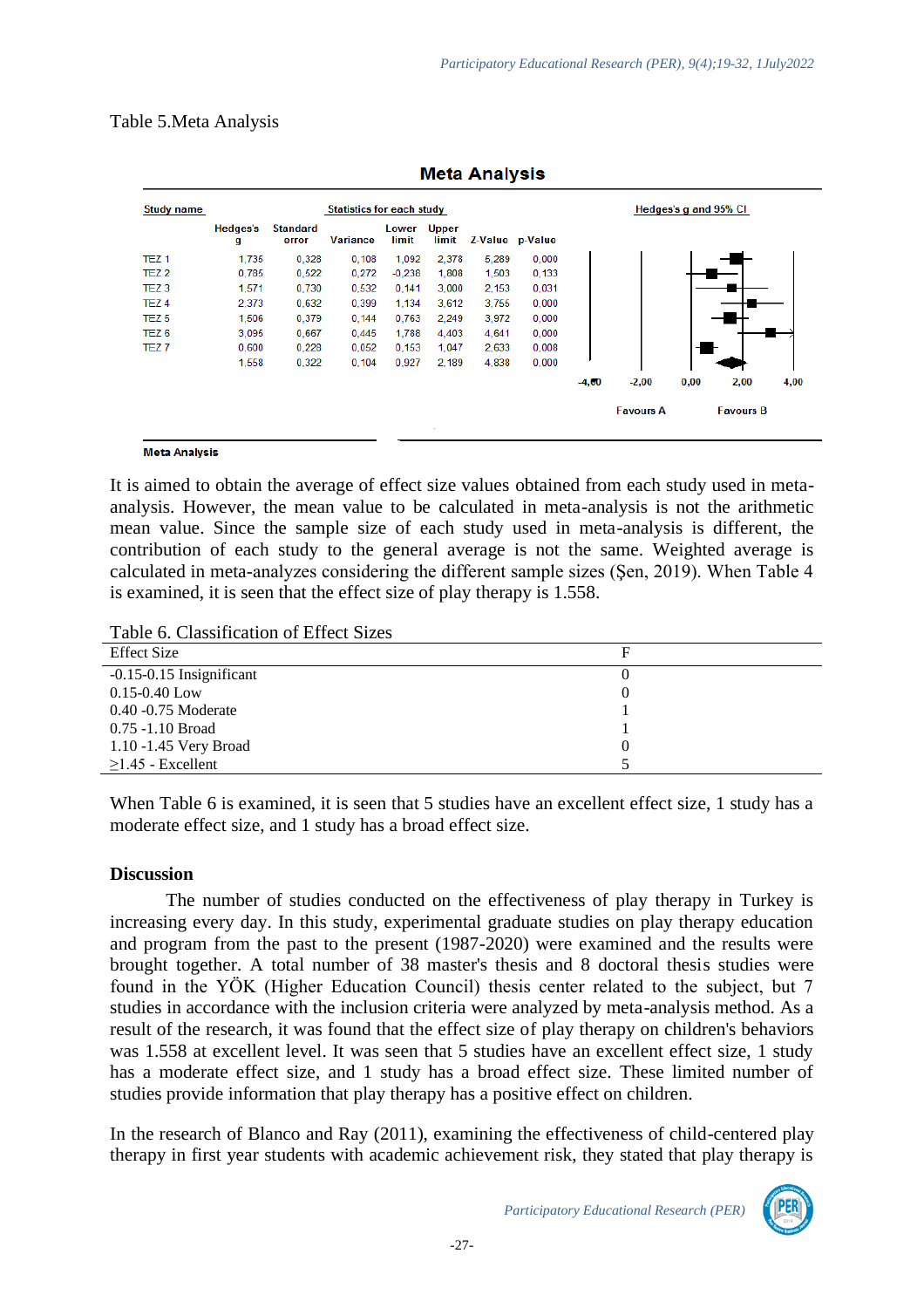effective in increasing the academic success of children and the results of the research support the use of play therapy as an intervention program in academic success. In a study of Altun et al. (2019), it was concluded that developmental play therapy is effective in reducing posttraumatic stress symptoms of orphans and children in need of protection. In a study of Soniya et al. (2019), in which the effect of play therapy on anxiety was examined in hospitalized preschool children, it was concluded that play therapy is an inexpensive treatment used to reduce anxiety. In a study of Ray et al. (2009), it has been concluded that child-centered play therapy reduces children's aggressive behaviors. Schumann (2010) concluded that childcentered play therapy is effective in reducing children's aggressive behaviors. Swan and Ray (2014), after studying the effect of child-centered play therapy on the hyperactivity and nervousness behaviors of two children with mental disabilities, concluded that child-centered play therapy reduced the hyperactivity and irritability behaviors seen in children and improved their behavior. Hayati et al. (2014), in their study examining the effect of childcentered play therapy on the aggression level of children aged between 5-10 years, concluded that child-centered play therapy is effective in reducing children's aggression levels. As a result of their research, Iswinarti and Hidayah (2020) stated that group play therapy improves children's empathy skills and reduces aggressive behaviors. As a result of the research, it was concluded that play therapy has an excellent effect on children's behavior. When the literature is examined, studies show us that play therapy is effective in reducing aggression behavior, stress symptoms and anxiety seen in children, and also supports the result of our study.

When the literature is examined, meta-analysis studies on play therapy that support the results of the findings obtained within the scope of the study were encountered. In their metaanalysis study, LeBlanc and Ritchie (2001) examined 42 studies conducted between 1947 and 1996 and concluded that play therapy is as effective as non-play therapies in the treatment of children with emotional difficulties and reported the effect size as 0.66. Ray et al. (2015) examined 23 studies conducted between 1975 and 2011 in their meta-analysis study and concluded that school-based play therapy has small and medium statistically significant effect sizes on children's problem behaviors, internalizing and externalizing problem behaviors, selfefficacy, and academic achievement. Lin and Bratton (2015) examined 52 studies conducted between 1995 and 2010 in their meta-analytical study of child-centered play therapy approaches and concluded that the effect size of child-centered play therapy was moderate (0.47). Bratton et al. (2005) examined 93 studies conducted between 1953-2000 in their study on the effectiveness of behavioral play therapy and found the overall effect size as 0.80. Slade and Warne (2016) examined 10 studies that met the inclusion criteria in their meta-analytical study, where they examined the effectiveness of trauma-focused cognitive-behavioral therapy and play therapy to help victims of child abuse. As a result of their research, they concluded that play therapy is beneficial for child abuse victims, but cognitive-behavioral therapy is more effective throughout the study. They also stated that play therapy may be more effective in children with externalized behavioral problems.

### **Conclusion and Recommendations**

When the results obtained within the scope of the study were examined, it was found that the effectiveness of play therapy studies was high. The results obtained in this metaanalysis study including master's thesis studies about play therapy that were registered in YÖK (Higher Education Council) thesis center in Turkey were found to be compatible with studies which were conducted abroad. This study is limited to the studies included in the analysis. This meta-analysis study, which has been conducted with very few studies, is thought to be a guide for further meta-analysis studies, especially on play therapy. In new

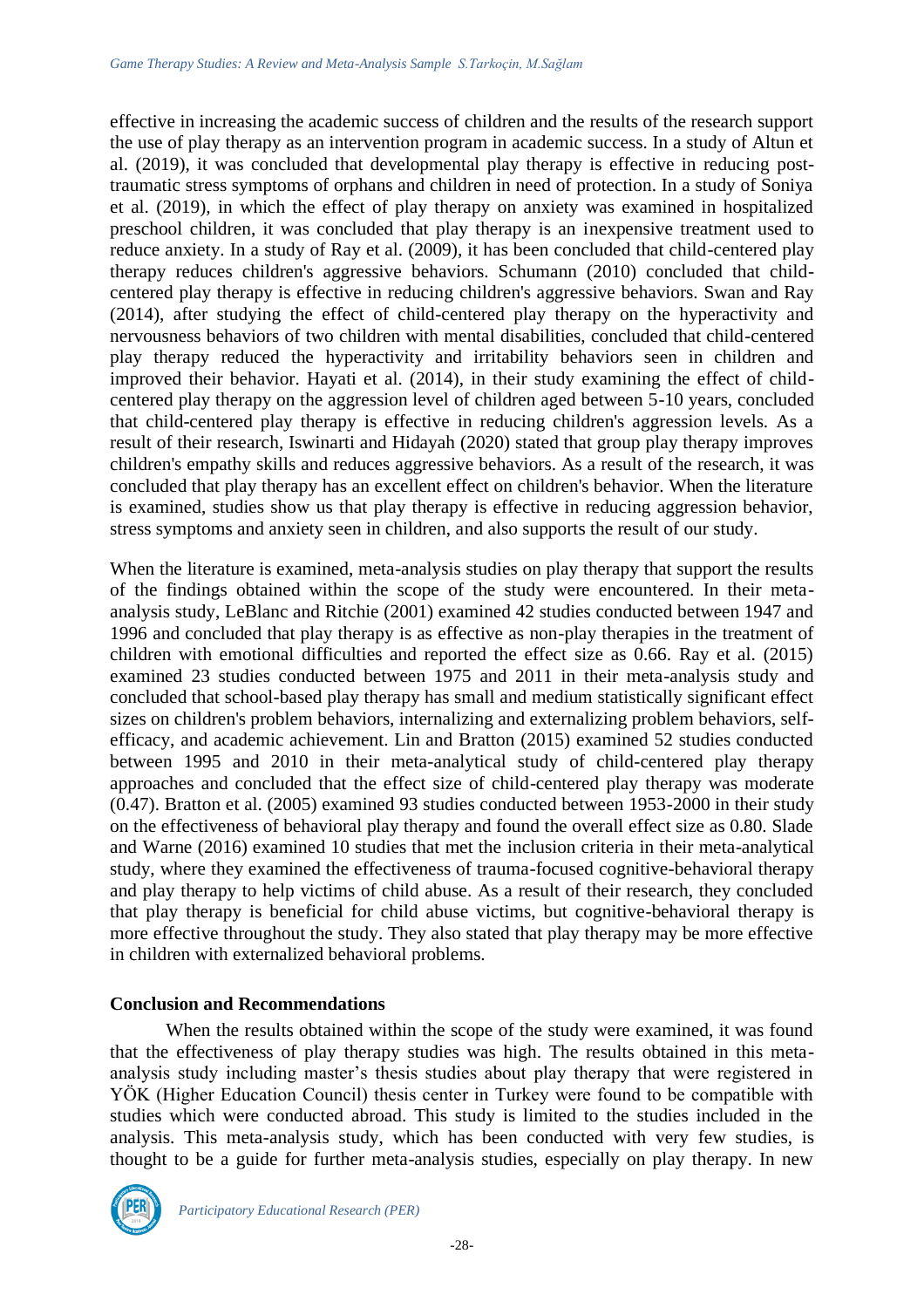studies to be done, studies that will examine the effectiveness of play therapy studies in a more comprehensive way will be useful. Studies to reveal in which areas play therapy is more effective may be proactive for researchers. Studies to determine the factors that limit and increase the effect of play therapy in new studies will contribute to researchers and experts working on play therapy. Including statistical data in the play therapy studies will result more comprehensive meta-analysis work and more reliable results.

### **References**

- Ahbab, A. (2019). Öfke Problemi Olan Çocuklarda Çocuk Merkezli Oyun Terapisinin Etkisi [The Effect Of Child-Centered Play Therapy On Children With Anger Problems]. Master Thesis. Uskudar University Institute of Social Sciences, Department of Clinical Pyschology. Istanbul.
- Altun, K., Demir, V. & Ünübol, H. (2019). The Effects of Developmental Play Therapy on Post-Traumatic Emotional Stress of 4-8 Years Old Children Living in Children's Homes. International journal of social sciences. 2(2), 35-46.
- Arslan, A. & Dilci, T. (2018). Investigation of the Effects of Children's Plays on Children's Development Fields in the Context of Past and Present (Sivas City Sample). Fırat University Journal of Social Sciences. 28(1), 47-59.
- AydınY eşilyurt, G. (2019). Child- Centered Play Therapy for Children with Specific Learning Disabilities; Its Effects on Perceived Parental Attitudes, Anxiety and Academic Achievement. Master Thesis. Maltepe University Institute of Social Sciences. Istanbul.
- Bayam, A. (2017). Investigation of the Changes in Social Skills and Language Development Caused by Play Sessions for Children with Autism Spectrum Disorder Between 2-6 Years. Master Thesis. Beykent University Institute of Social Sciences Department of Pyschology Department of Clinical Psychology Department. Istanbul.
- Blanco, P., Holliman, R., Ceballos, P., &Farnam, J. (2019). Exploring the İmpact of Child-Centered Play Therapy on Academic Achievement of at-risk kindergarten students. International Journal of Play Therapy, 28 (3), s. 133-143.
- Blanco, P.J. & Ray, D.C. (2011). Play Therapy in Elementary Schools: A Best Practice for Improving Academic Achievement. Journal of Counseling & Development, 89(2). DOI: [10.1002 / j.1556-6678.2011.tb00083.x](https://www.researchgate.net/deref/http%3A%2F%2Fdx.doi.org%2F10.1002%2Fj.1556-6678.2011.tb00083.x)
- Bratton, S.C., Ray, D., Rhine, T. &Jones,L (2006). The Efficacy of Play Therapy With Children: A Meta-Analytic Review of Treatment Outcomes. Professional Psychology: Research and Practice. 36(4), 376–390. DOI: 10.1037/0735-7028.36.4.376
- British Association of Play Therapists (2020). A History of Play Therapy. <https://www.bapt.info/play-therapy/history-play-therapy/> it was taken from the web site on 14.05.2020.
- Chinekesh, A., Kamalian, M., Eltemasi, M. Chinekesh, S. &Alavi, M. (2013). The Effect of Group Play Therapy on Social-Emotional Skills in Pre-School Children. Global Journal of Health Science, 6(2), 1916-9744.
- Cohen, J. (1992). Statistical power analysis. Current Directions in Psychological Science, 1(3), 98-101.
- Deniz, E.A. (2019). Investigation of the Effect of Child-Centered Play Therapy on the Development of Social Skills in Children with Autism. Master Thesis. Necmettin Erbakan University, Institute of Educational Sciences, Department of Special Education. Konya.
- Dinçer, S. (2014). Empirical meta-analysis in Educational sciences. Ankara: Pegem A.

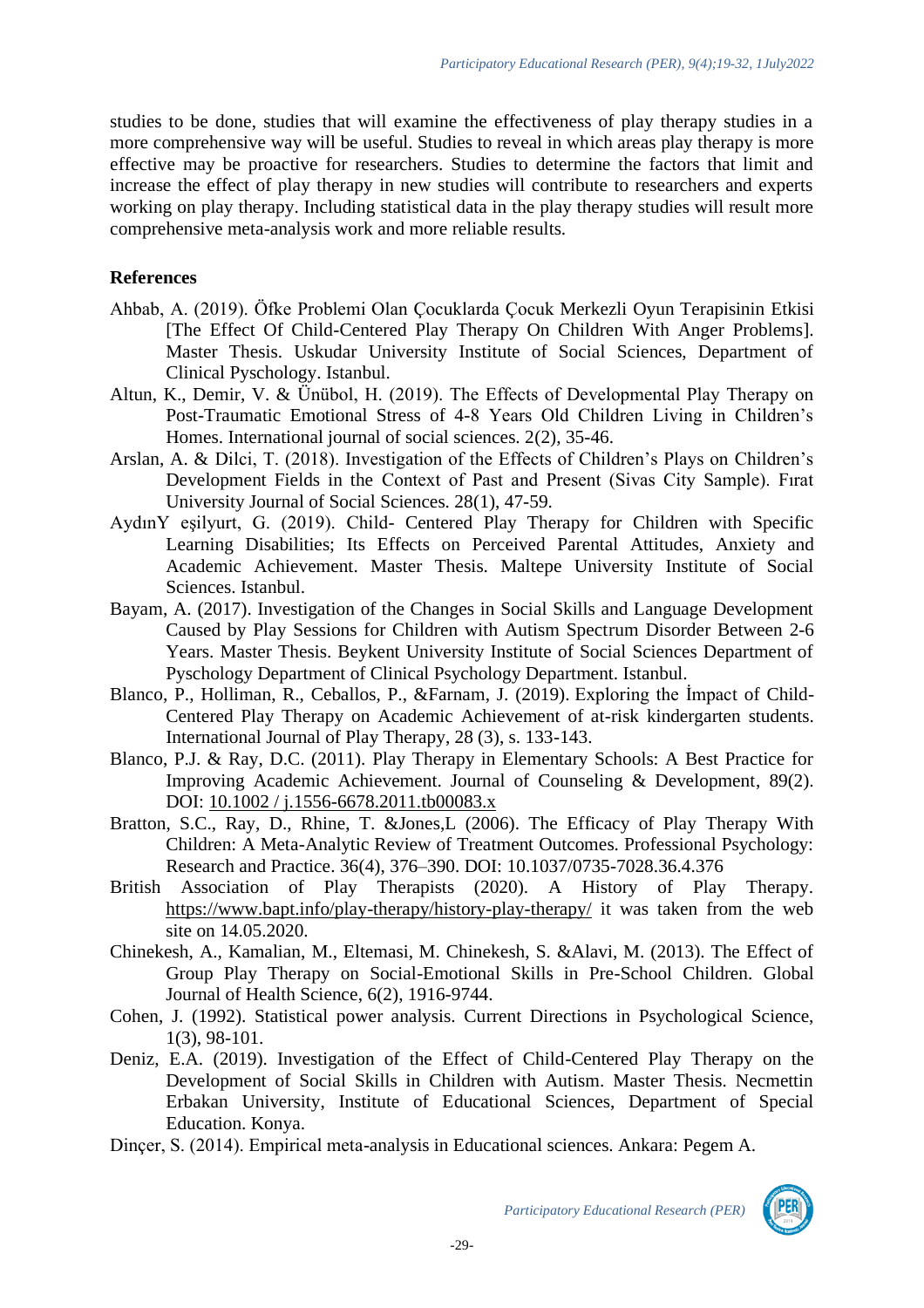- Sezen Dursun, Ş. (2018). Oyuna Genel Bakış [Play Overview]. (ed.Ekici, B.&Yıldız Bıçakçı, M.). Bring Autism to the Game Neuroplay Method. Ekinoks Publ. 4th Edition.
- Halmatov, S. (2018). Practical Techniques in Play Therapy. Ankara. Pegem Academy.
- Gökcan, H.N. (2020) The Effect of Group Play Education Program on Social Satisfaction of Children Between 66-72 Months. Master Thesis. Akdeniz University. Institute of Education Sciences. Antalya.
- Göçmen, G. (2004). A General Ecaluation of Meta-Analysis. Sakarya University Faculty of Education Journal. 0(7), 186-192.
- Iswinarti, I. & Hidayah, N. (2020). Empathy enhancement through group play therapy to reduce aggressive behavior. Jurnal Konseling dan Pendidikan. 8(3), 151-158 DOI: https://doi.org/10.29210/147900.
- Hayati, M., Far, N.S., Nikroo, M. & Faramarzi, E. (2014). Effectiveness of Child-Centered Play Therapy in the Decrease of Aggression among 5- To 10-Year-Old Children. International Journal of Psychology and Behavioral Research. 3(4), 308-316.
- Kaduson, H.G. (2019). Travma Sonrası Stres Bozukluğu Olan Çocuklarla Serbest Bırakma Oyun Terapisi [Release Play Therapy with Children with Post-Traumatic Stress Disorder] (ed.Kaduson, H. G & Schaefer, C. E., Trn. Öktem, F. & KocatepeAvcı, U.). Short Term Play Therapy for Children. Nobel Publ. 3rd Edition. March. Ankara.
- Karakoç, B. Eryılmaz, K., Özpolat, E.T. &Yıldırım, İ. (2020). The Effect of Game Based Learning on Student Achievement: A Meta-Analysis Study. Knowledge and Learning, 27, 207-222.
- Karslı, E. (2016). Çocuk, Oyun ve Eğitim [Kids, Play and Education]. Meral Ören (ed). Children and Play.Page: 3-22. Eskişehir. Anadolu University Publ.
- Keskin, A. (2009). The Effect of Games on The Development of Children's Multiple Intelligence Fields. Master Thesis. Selcuk University. Social Sciences Insititute. Konya.
- Kılınç, F.E. &Saltık, N. (2020). Investigation of the Effect of Play Therapy on Problem Behaviors of Children Living in Women's Shelters. ACU Journal of Health Sciences.11(1):27-34.
- Kural, E. (2020). The Effect of Science Teaching Based on Multiple Intelligence Theory on Academic Achievement and Attitude Towards the Course: A Meta-Analysis Study. Master Thesis. Sivas Cumhuriyet University Institute of Educational Sciences Department of Primary Education. Sivas.
- Koç Başaran, Y. (2017). Sampling Theory in Social Sciences. Journal of Academic Social Research, 5(47), 480-495.
- Koç, Ş. & Yumru, H. (2019). Use of Child Health Nursing Practice in Play Therapy in Turkey. Pediatric Practrice and Research, 7(4), 121-127.
- Koçkaya, S. & Siyez, D.M. (2017). The Effect of Play Therapy Applications on Preschool Children's Shyness Behavior. Current Approaches in Psychiatry, 9(1):31-44 doi:10.18863/pgy.281082
- Lin, Y. & Bratton, S.C (2015). A meta-analytic review of child- centered play therapy approaches. Journal of Counseling and Development, *93*(1), 45-58. doi: 10.1002/j.1556-6676.2015.00180.x
- LeBlanc M. & Ritchie M. (2001). A meta-analysis of play therapy outcomes. Counselling Psychology Quarterly. 14 (2): 149-163.
- Mantemayor, L. (2014) Exploring the effectiveness of child-centered play therapy in young children: a quantitative single case research design (Doctoral thesis). Texas, Texas A & M University.
- Öğretir, A.D. (2008). Play and Play Therapy] Gazi University. Journal of Industrial Arts Education Faculty. 22, 94-100.

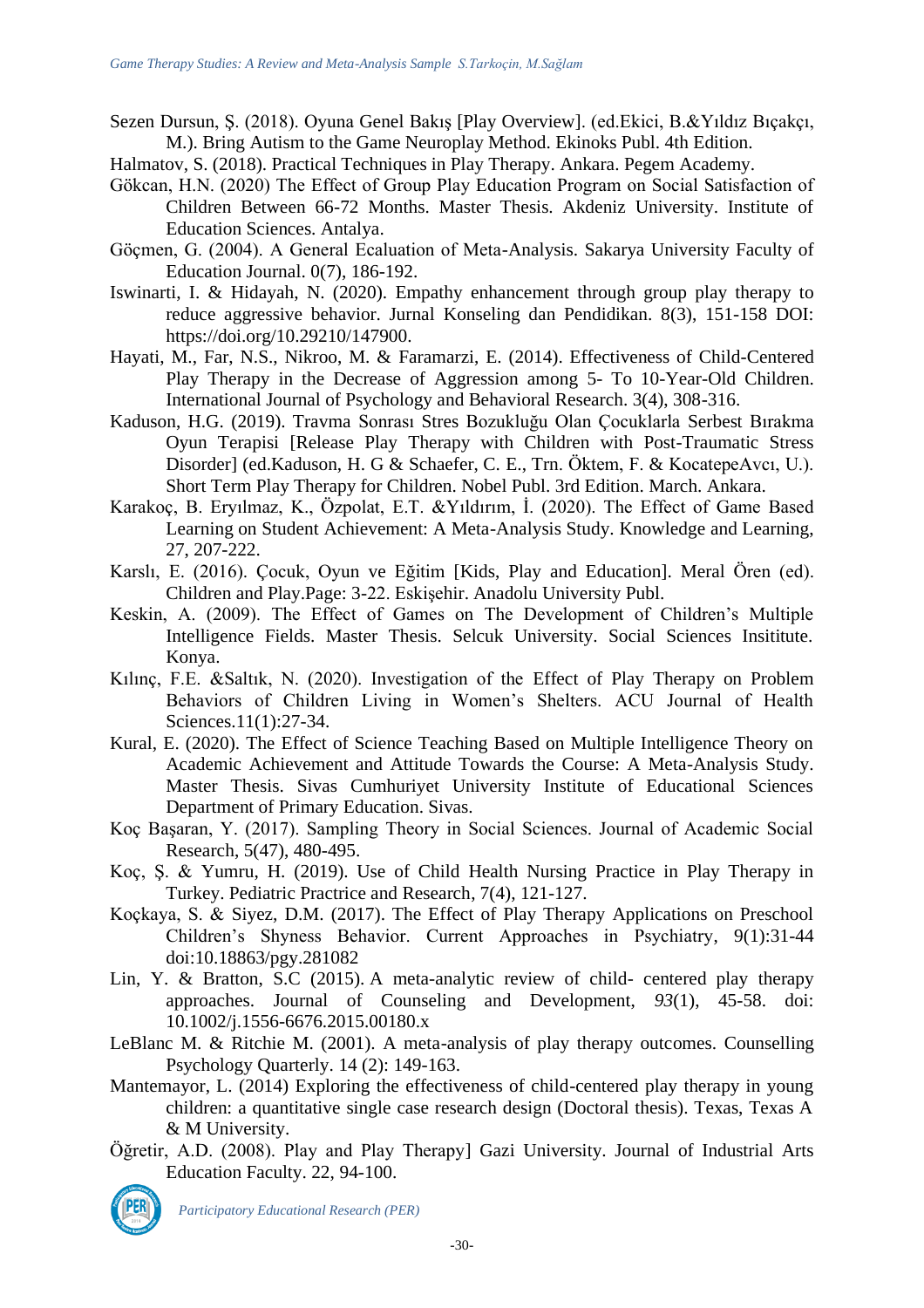- Önder, M. (2018). Contribution of Plays and Toys to Children's Value Education. Asian Journal of Education and Training, 4(2), 146-149, DOI: 10.20448/journal.522.2018.42.146.149.
- Ray, D. C., Blanco, P. J., Sullivan, J. M., & Holliman, R. (2009). An Exploratory Study of Child-Centered Play Therapy with Aggressive Children. International Journal of Play Therapy, 18(3), 162-175.
- Ray, D.C, Armstrong, S.A, Balkin, R.S & Jayne, K.M (2015). Child- centered play therapy in the schools: Review and meta analysis, Psychology in the Schools, *52*(2), 107- 123. doi: 10.1002 / pits.21798
- Saltık, N. (2018). Investigation of the Effects of Play Therapy on Social Skills and Problem Behaviors in Children Living in Women's Shelters. Master Thesis. Ankara Yıldırım Beyazıt University Institute of Heath Sciences. Ankara.
- Schottelkorb, A., Swan, K.L & Ogawa, Y. (2020). Intensive Child-Centered Play Therapy for Children on the Autism Spectrum: A Pilot Study. Journal of Counseling& Development, 98, 63-73.
- Schumann, B. (2010). *Effectiveness of child-centered play therapy for children referred for aggression.* In J. N. Baggerly, D. C. Ray, & S. C. Bratton (Eds.), *Child-centered play therapy research: The evidence base for effective practice* (p. 193–208). John Wiley & Sons Inc.
- Slade, M.K. & Warne, R.T. (2016). A Meta-Analysis of The Effectiveness of Trauma-Focused Cognitive-Behavioral Therapy And Play Therapy For Child Victims of Abuse. Journal of Young Investigators. 30(6), 36-43.
- Sezici, E. (2013). The Effect of Play Therapy on Social Competence and Behavior Management in Preschool Children. Doctoral Thesis. Marmara University Institute of Health Sciences. Istanbul.
- Soniya, S., Solomon, R. (2019). Effectiveness of Play Therapy on Anxiety among Hospitalized Preschool Children. Asian Journal of Nursing Education and Research. 9(2):193-196. [\[DOI:10.5958/2349-2996.2019.00040.5\]](https://doi.org/10.5958/2349-2996.2019.00040.5)
- Sutton-Smith, B. (2008). To play or not to play. The Pennsylvania Newspaper, pp. 18-19, January-February.
- Swan, K.L. & Ray, D. (2014). Effects of Child-Centered Play Therapy on Irritability and Hyperactivity Behaviors of Children with Intellectual Disabilities. Journal of Humanistic Counseling. 53(2), 279-294.DOI: [10.1002/j.2161-1939.2014.00053.x](https://www.researchgate.net/deref/http%3A%2F%2Fdx.doi.org%2F10.1002%2Fj.2161-1939.2014.00053.x)
- Şen, S. (2019). How to Make Meta-Analysis with SPSS?. Harran Education Journal, 4(1), 21- 49<http://dx.doi.org/10.22596/2019.0401.21.49>
- Thalheimer, W., & Cook, S. (2002, August). How to calculate effect sizes from published research articles: A simplified methodology. Retrieved November 31, 2002 from http://work-learning.com/effect\_sizes.htm.
- Temizel, B. (2019) The Effect of Child-Centered Play Therapy on Anxiety Levels in Children Between 4-9 Years: A Retrospective Study] Master Thesis. Uskudar University Institute of Social Sciences. Department of Clinical Psychology. Istanbul.
- Tuğrul. B. (2019). Oyunun Gücü [The Power of the Play]. Ayşe Belgin Aksoy (ed). Play in Preschool Education. Page: 12-32. Ankara. Hedef Publ.
- TDK (2020)<https://sozluk.gov.tr/> 09.05.2020 take on.
- Uysal, R.B. (2020). The Effect of Theraplay Play Therapy on Emotional Problems and Behavior Problems on Syrian Refugee Children. Istanbul Bilgi University Graduate Programs Institute. Trauma and Disaster Studies Applied Mental Health Master Program. Istanbul.
- VanFleet, R., Sywulak, A.S. & Sniscak, C.C. (2020) Child-Centered Play Therapy (çev: Kural, H.U. &Tuncel, B.) Apamer Psyychology Publ. 2nd Edition. Istanbul.

*Participatory Educational Research (PER)*